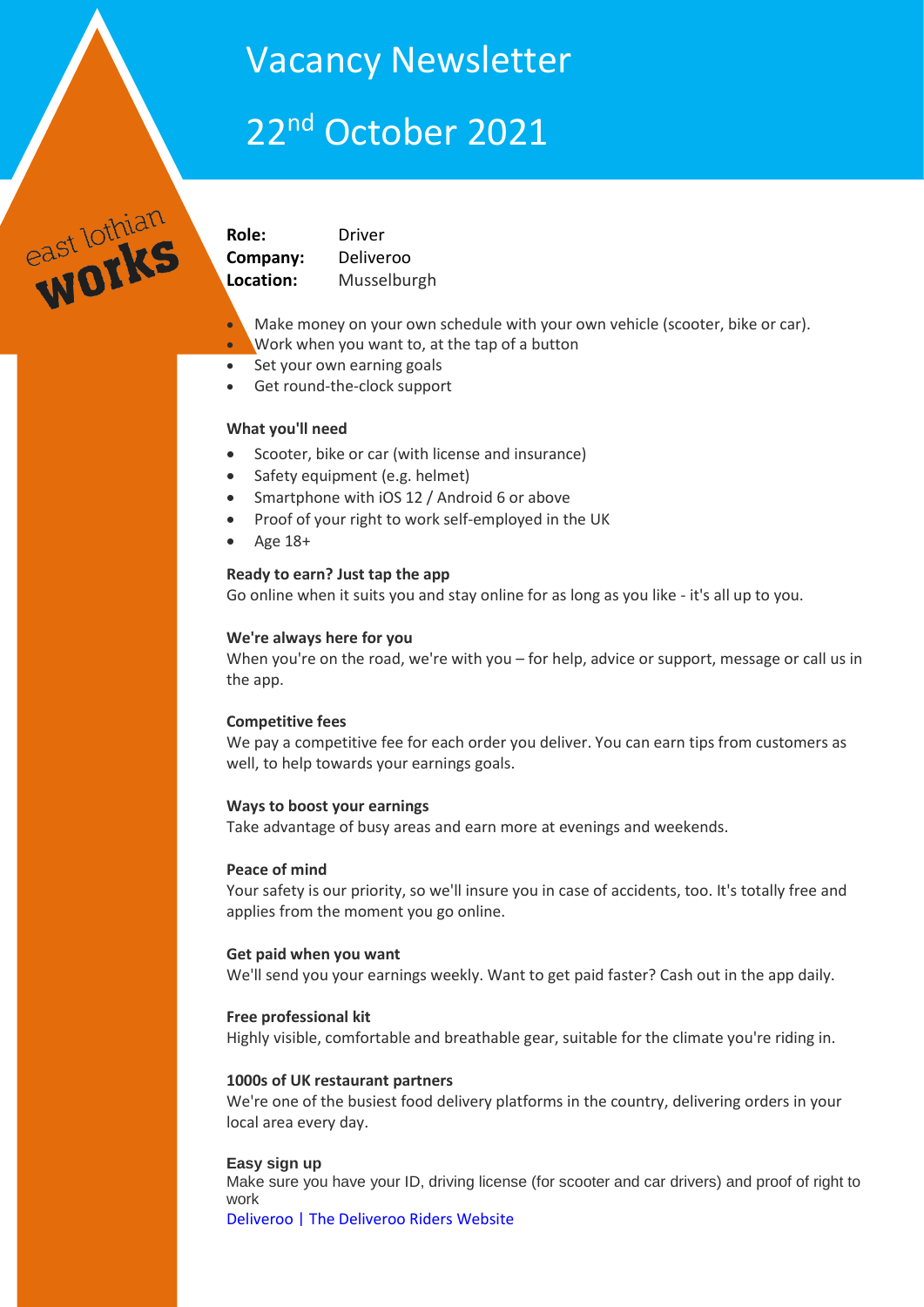| Role:     | Festive Colleague, Personal Shopper (Mornings) |
|-----------|------------------------------------------------|
| Company:  | Tesco                                          |
| Location: | Musselburgh                                    |

#### *About the role*

It's the most wonderful time of year, but it's also our busiest! We need your help. We are recruiting festive colleagues to join us and help give our customers a Christmas to remember.

A festive role means variety, full of everyday challenges. This is a job for doers with no day being the same – but that's one of the things that makes it so exciting. From checkouts to picking orders for home delivery or replenishing the store, you'll meet great people, learn new skills and be part of a specialist and diverse team where everyone is welcome.

In your interview we'll go into more detail about the different shifts which you can work around your family and lifestyle commitments.

Upon request you will need to complete an online Right to Work verification process within 7 days, a list of acceptable documents can be found: https://www.gov.uk/government/publications/right-to-work-checklist

Should you be successful in your application, your offer will be subject to and conditional upon you providing your bank account details before your agreed start date

You must be over 18 to apply for this role

#### *You will be responsible for*

- Picking customers online orders accurately, so they receive the products they requested
- Delivering department routines
- Handling products with care to maintain quality
- Championing the reduction of food waste
- Following company policies and adhering to health and safety guidelines
- Being knowledgeable about the products and services in my store and helping customers by giving great natural service

#### *You will need*

- Great time management to ensure items are picked on time and ready to be delivered to the customer
- A passion for delivering great service, greeting customers with a smile and serving them with pride
- To take the initiative and make decisions that are right for our customers
- Work well within a team and communicate effectively and openly with others
- Build relationships with colleagues to create a team spirit, having fun and celebrating success
- Be at work on time, properly presented ready to be a brand ambassador

### [Tesco](https://uk.indeed.com/viewjob?jk=6e7f96b654bce8f7&tk=1fir6c9vlqb20800&from=serp,iaBackPress&vjs=3)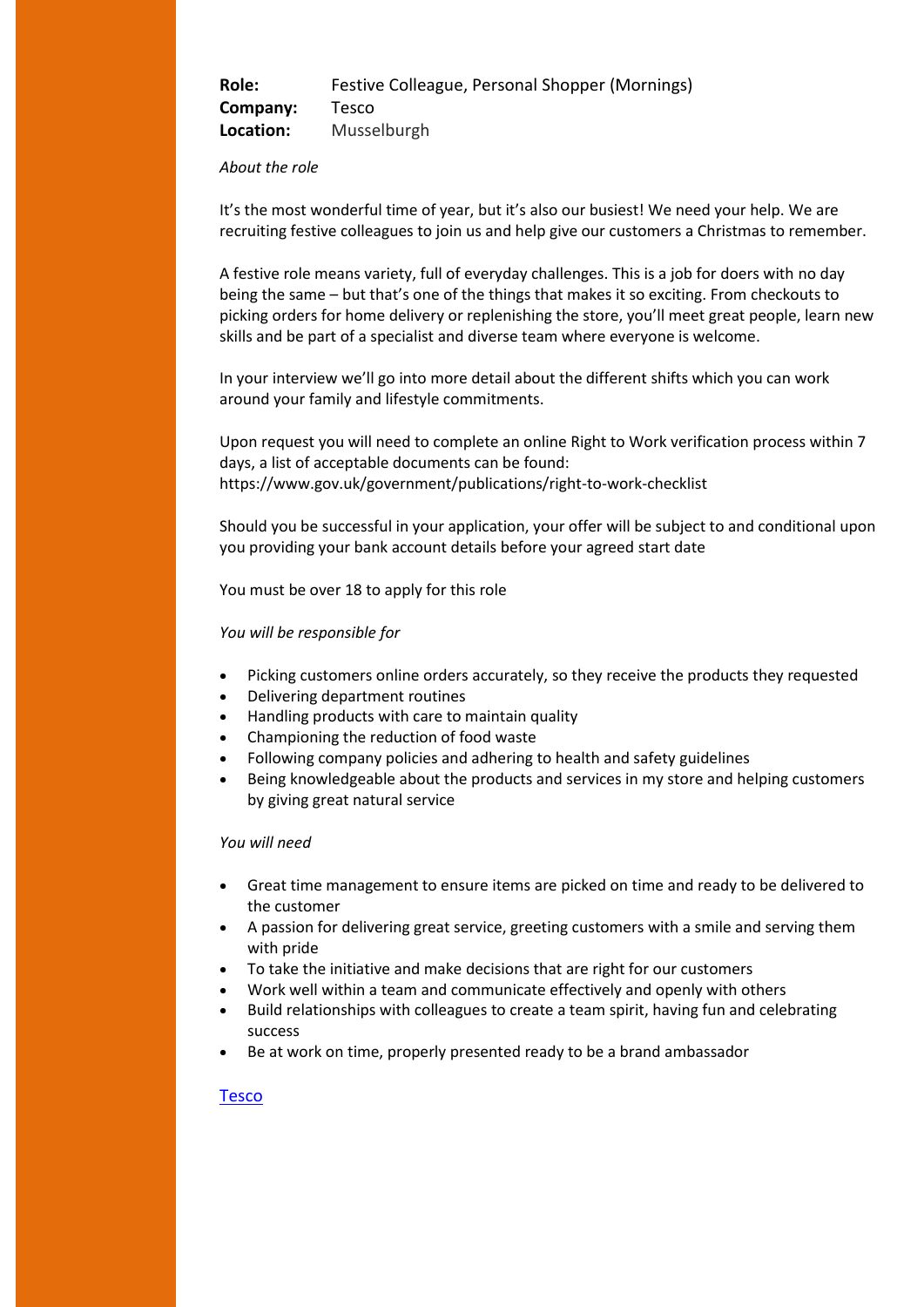**Role:** Trainee Bakery Operative **Company:** Premiums Bakery **Location:** Prestonpans

The Premium Bakery is looking for a enthusiastic person to join our expanding company full time. The position will suit a person looking to enter the work force. The candidate will work as part of our bakery team where they will be trained in all aspects of work conducted within our bakery.

Weekend work is required as is the ability to work as part of a team. Must be a good time manager and have a flexible approach to work.

40 hours per week - 5 days over 7.

5 weeks holiday for the 1st year. 6 weeks for year 2 onward for the successful candidate.

Job Types: Full-time, Permanent

Salary: £9.00 to £9.50 /hour

Job Types: Full-time, Permanent

Salary: £9.00-£9.50 per hour

Benefits:

- Life insurance
- On-site parking

Schedule:

- 8 hour shift
- Weekend availability

Work remotely: No [Premium Bakery](https://uk.indeed.com/viewjob?cmp=The-Premium-Bakery&t=Trainee+Bakery+Operative&jk=4f3a6d7f200ed3dd&vjs=3)